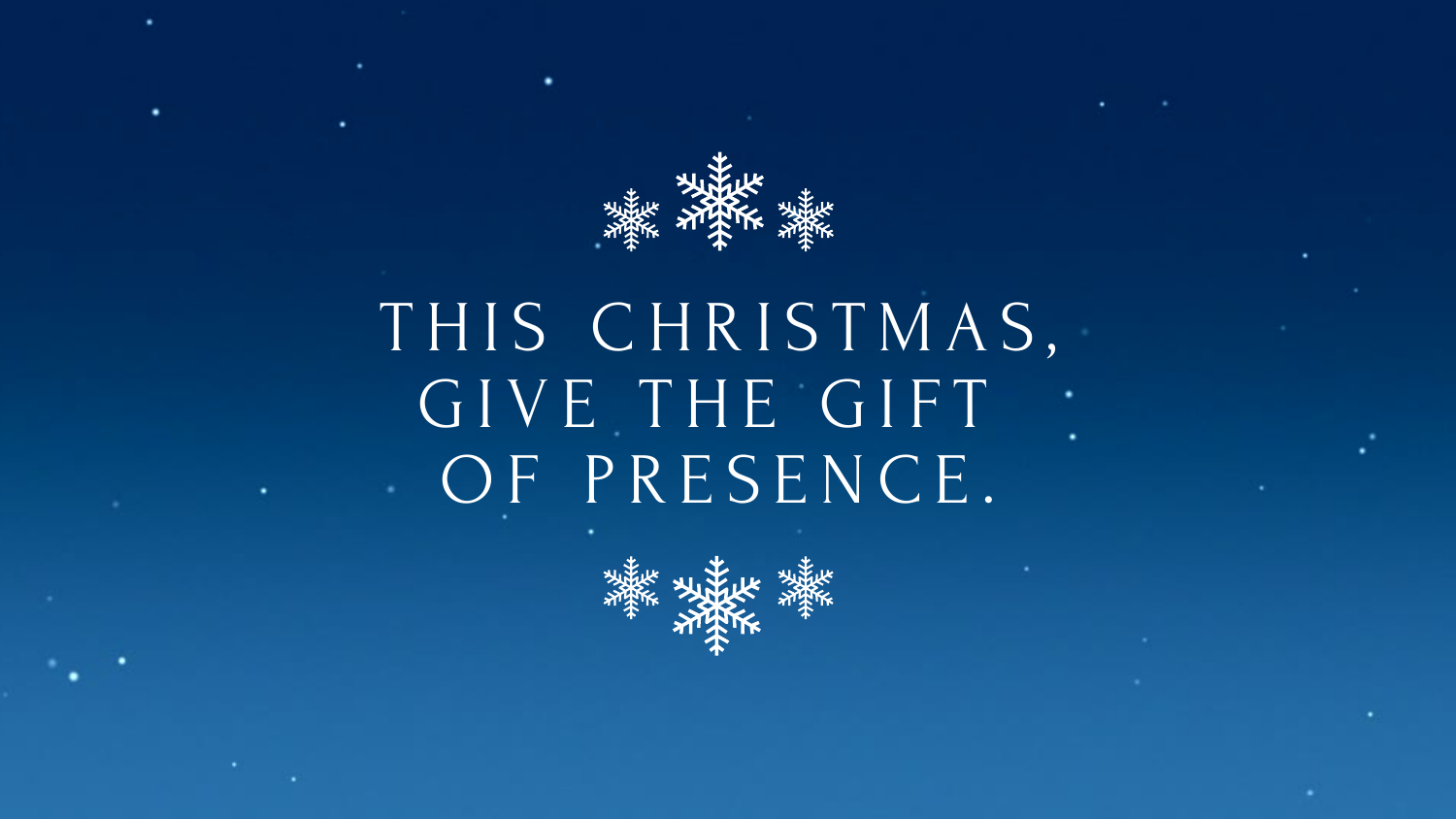

## A L L E N C H A P E L A M E C 506 OLD GREENWOOD HWY, GREENWOOD SC 29649 8 6 4 . 2 2 9 . 0 6 2 3 - A L L E N C H A P E L S C . O R G



Bishop Samuel L. Green, Sr. Presiding Bishop Rev. Dr. Derrick Scott, Presiding Elder Rev. Julius D. Crawford, Pastor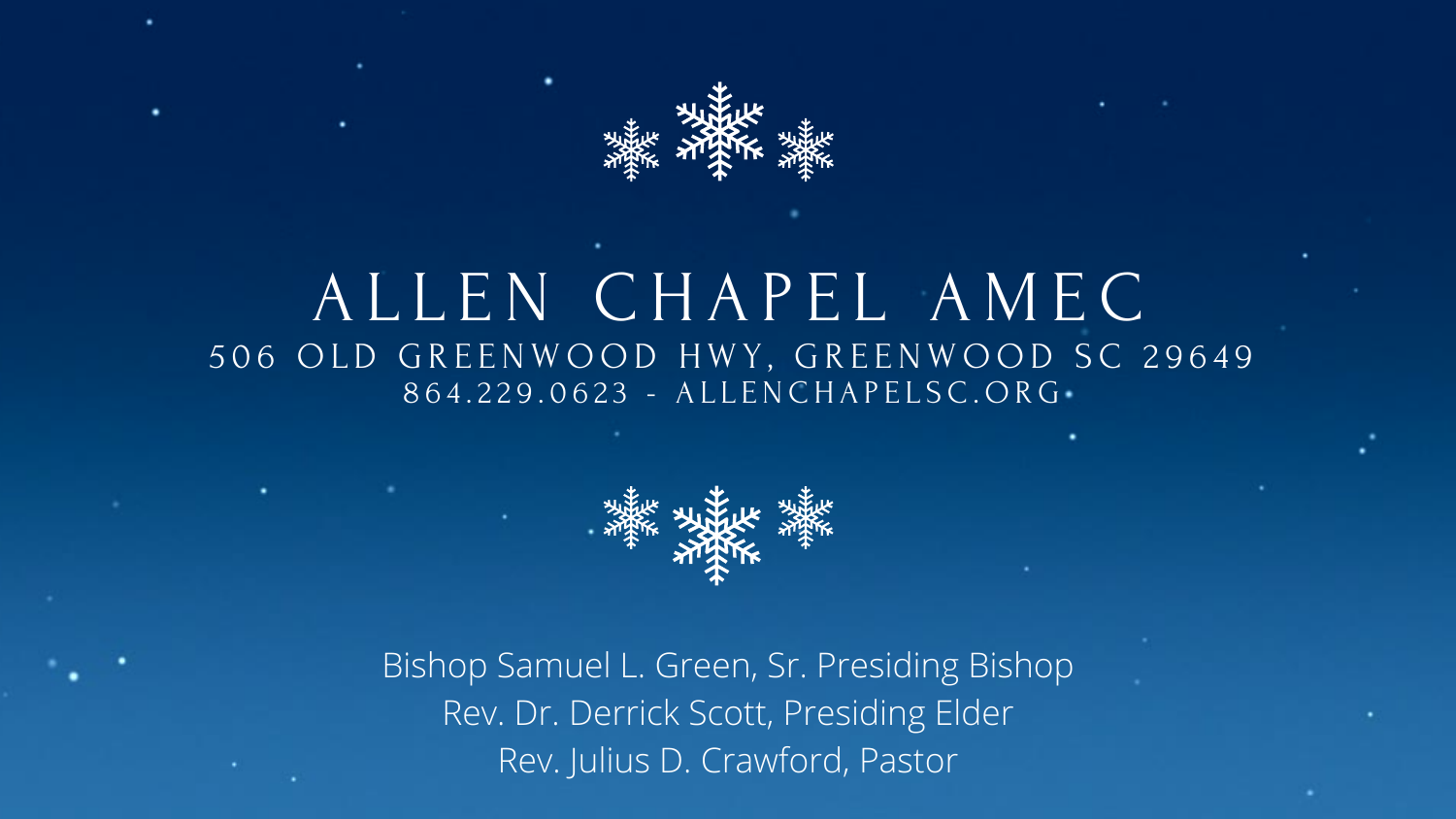# WORSHIP SERVICE 28 NOVEMBER 2021

S O N G P R A Y E R S C R I P T U R E M Q R N I N G M E S S A G E - R E V . C R A W F O R D I N V I T A T I O N T O C H R I S T I A N F E L L O W S H I P TITHES & OFFERINGS B E N E D I C T I O N & P A R K I N G L O T G R E E T I N G S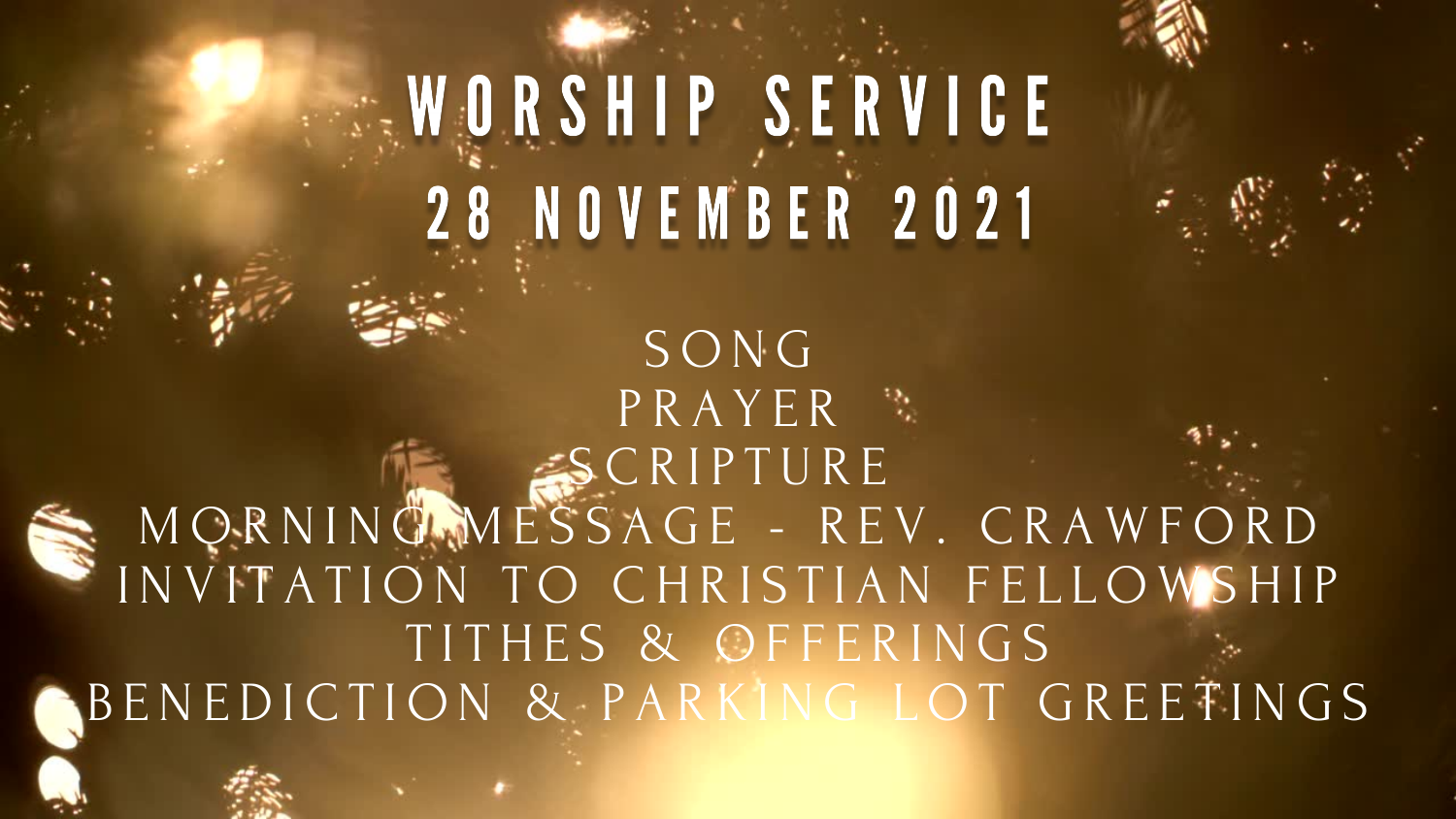

### N A U G H T Y IS HARSH

how about

# nice-ish?



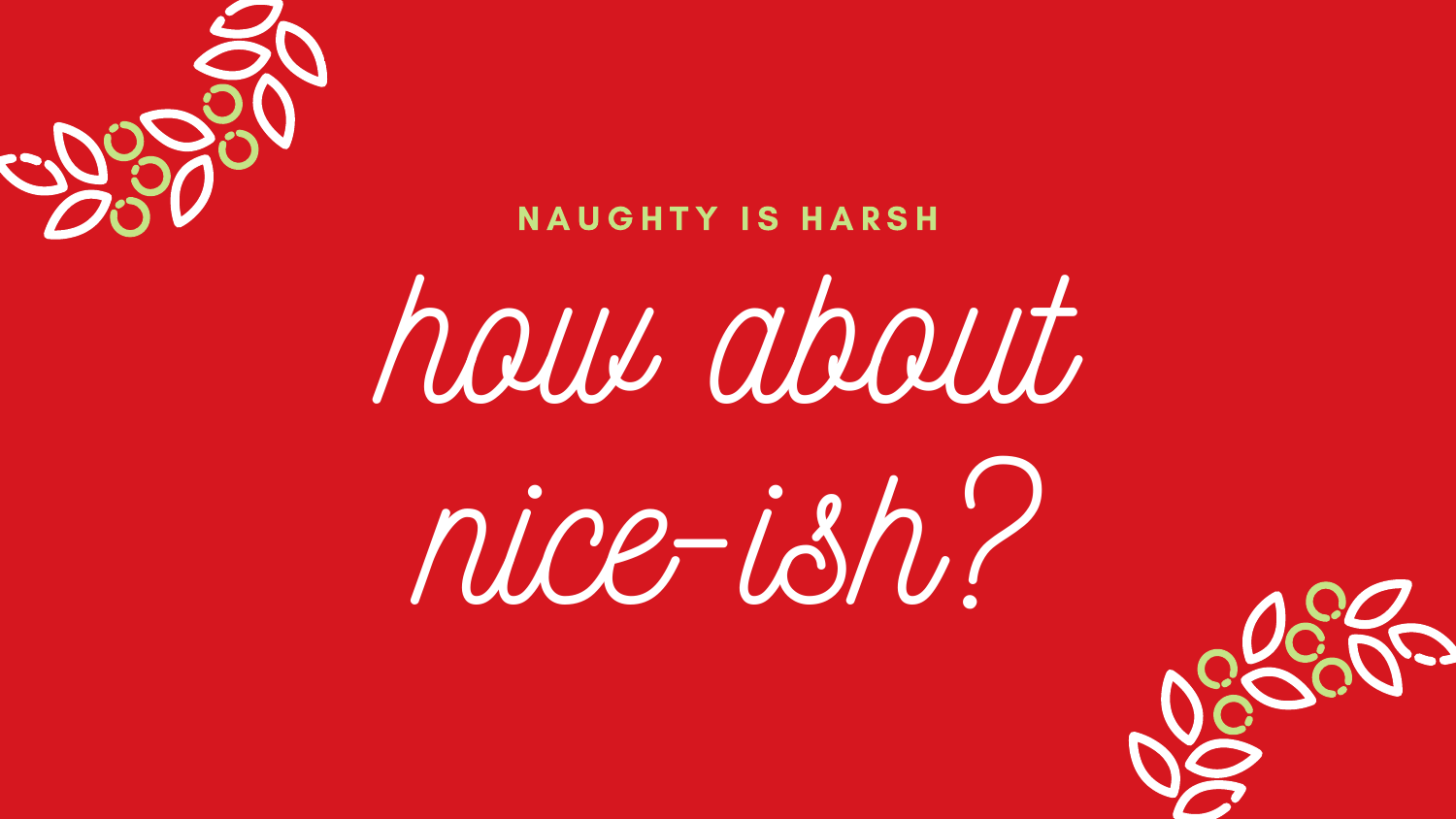

## A N N O U N C E M E N T S

- Remember the 2021 Advent Season begins today - Seeking Angel Tree Volunteers, please contact Shindale. - C h e c k all en chapels c . org for current birthdays & anniversaries.  $- T$  u e s d a y R e c h a r g e @  $6:15$  pm.  $701-802-5001$ ; c o d e 3115059#.  $-$  C h u r c h S c h o o l T h u r s d a y s @  $6:15$  p m .  $701-802-5001$ ; code 3115059#.
- S e r v i c e v i a p h o n e  $-701 802 5001$ ; c o d e 3115059#.
- S e r v i c e v i a Z o o m z o o m . u s; M e e t i n g I D : 8 8 0 2 9 4 0 1 3 7 4 c o d e 722145
- Zoom Audio 9292056099 or 3017158592.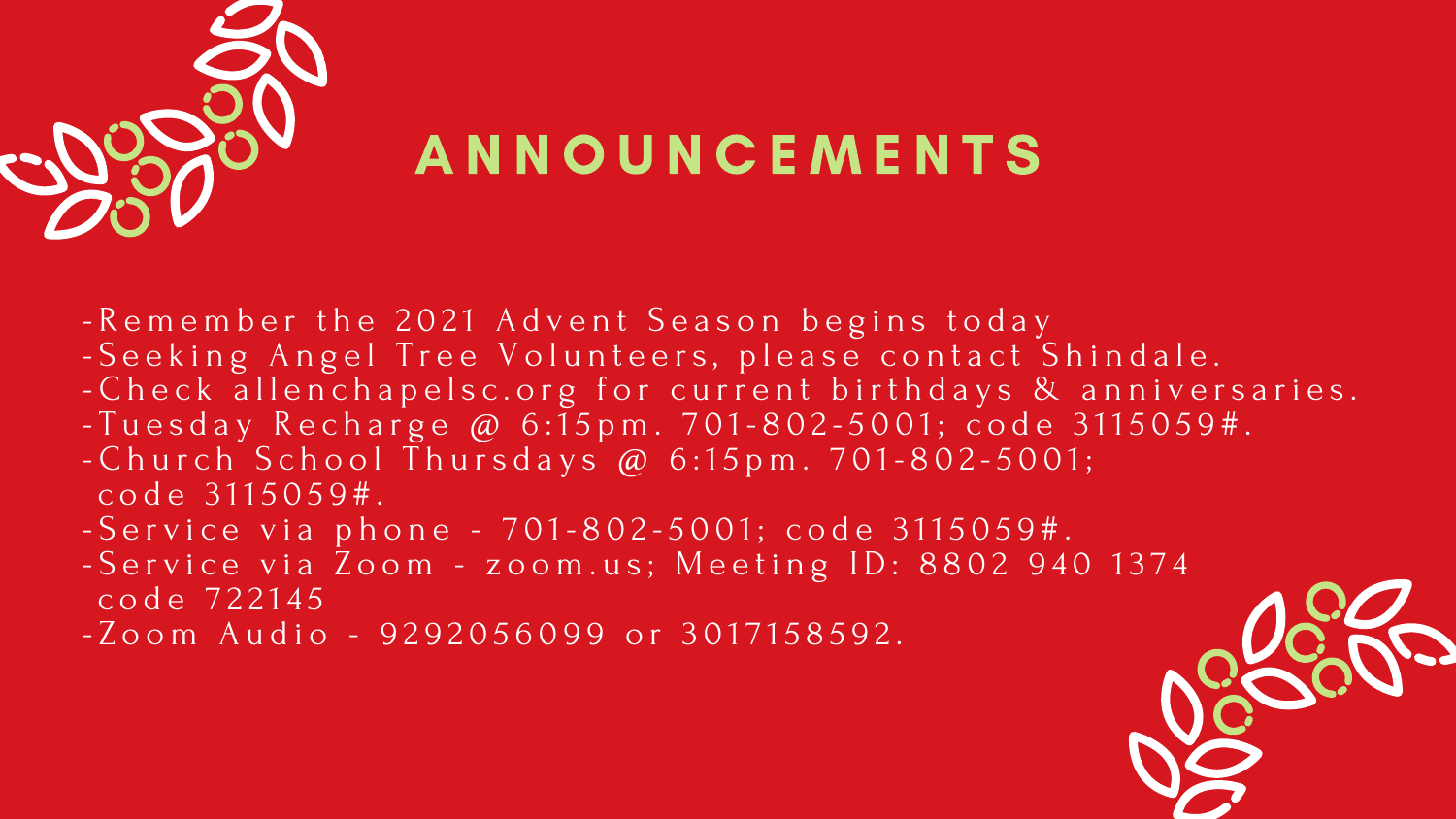<sup>A</sup> Holiday of

Togetherness

#### Hi AC

Let's celebrate this 2021 Advent Season (11/28-12/24) together as a church family. Let's spread God's love, Jesus' Gift, the Holy Spirit's Peace to all this holiday season. It's simple...look at the enclosed Advent calendar; choose 3 things per week to complete or complete them ALL! If you wish to mix it up, do so. Share it with others so they too can spread the Joy of Jesus this holiday season!!! Thanks for helping our ministry